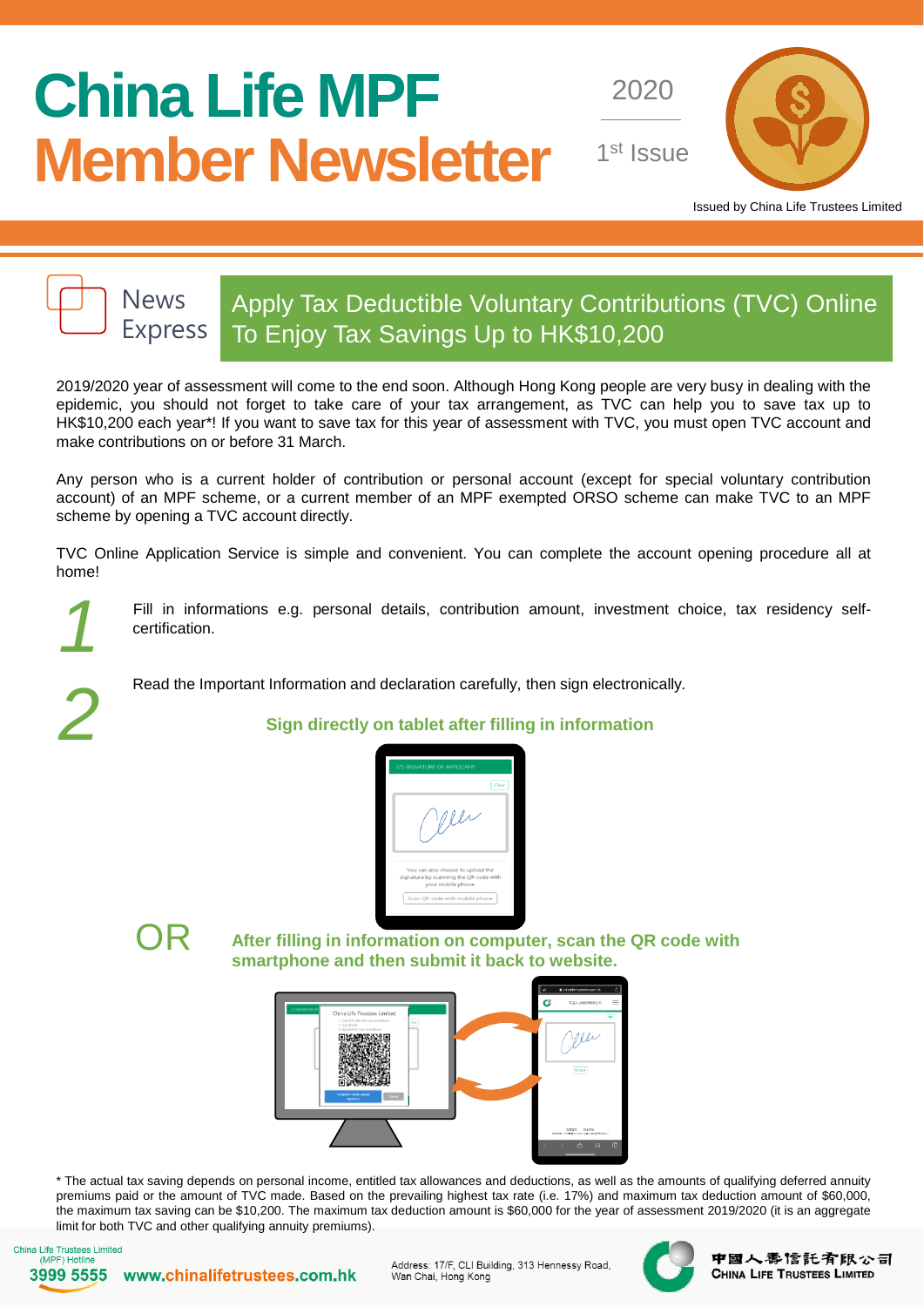Upload HKID Card (and passport, if not holders of Hong Kong permanent ID card)) for identity verification.

#### (8) UPLOADING DOCUMENTS

- . Please provide us a copy of HKID Card for identity verification purpose.
- . Please provide us a copy of passport only if you do not possess HKID card. If NOT holders of HK permanent ID card, please
	- provide us a copy of the HKID card and the Passport.(only the page with personal particulars and passport no. is required)
- · Upload tips:
	- o The total image size is limited to 5MB



*4 5*

If you wish to transfer TVC accrued benefits from other MPF schemes to China Life TVC account, please fill in and sign on "Scheme Member's Request for Transfer of Tax Deductible Voluntary Contributions (TVC) Form MPF(S)-P(T)" and "Customer Identification and Declaration".

After submission, you will receive a PDF file of the relevant form(s) and reference number (e.g. APXXXXXXXXXXXXX) in the confirmation email.

| 國人專信託肴賦公司<br><b>CHINA LIFE TRUSTEES LIMITED</b>                                                                                                                                                                                                                                 | China Life MPF Master Trust Scheme<br>Reference No.: AP2020022200004 |
|---------------------------------------------------------------------------------------------------------------------------------------------------------------------------------------------------------------------------------------------------------------------------------|----------------------------------------------------------------------|
| Dear Customer,                                                                                                                                                                                                                                                                  |                                                                      |
| Online Application for Tax Deductible Voluntary Contributions Account (with Transfer of MPF Accrued Benefits, if applicable)                                                                                                                                                    |                                                                      |
| We have received your application. Acceptance of the relevant application by the us is subject to: (a) satisfactory completion of all relevant sections in the application and (b) receipt of all information and documents re<br>relevant form(s) attached for your reference. |                                                                      |
| You do not need to reply to this email. Should you have any queries, please feel free to contact our customer service hotline on 3999 5555.                                                                                                                                     |                                                                      |
| Yours faithfully,                                                                                                                                                                                                                                                               |                                                                      |
| China Life Trustees Limited                                                                                                                                                                                                                                                     |                                                                      |
|                                                                                                                                                                                                                                                                                 |                                                                      |
| 附加檔案 (按一下檔名來啟動)                                                                                                                                                                                                                                                                 |                                                                      |
| AP2020022200004.pdf                                                                                                                                                                                                                                                             |                                                                      |

*6*

Using Bank of China (Hong Kong) Online Payment / e-cheque / cheque to pay for contributions are recommended



- 1. For new applicants who do not have scheme number, 11-digit MPF scheme number is **00000000000**
- 2. In the "Remark", please input "TVC new applicant", full name, telephone no. and **TVC reference no. (e.g APXXXXXXXXXXXXX)** which shows in the confirmation email
- 3. Save "Transaction record" upon completion and send this receipt to email of China Life Trustees Limited mpf@chinalife.com.hk



- 1. Please note that. post-dated cheque is not accepted.
- 2. Cheque should be made payable to "China Life MPF Master Trust Scheme"
- In the "Remark", please input "TVC new applicant", full name, telephone no. and **TVC reference no. (e.g APXXXXXXXXXXXXX**) which shows in the confirmation email
- 4. Send the e-Cheque copy in PDF format to mpf@chinalife.com.hk



- 1. Please note that. post-dated cheque is not accepted.
- 2. Cheque should be made payable to "China Life MPF Master Trust Scheme". Please provide the **TVC reference no. (e.g APXXXXXXXXXXXXX)** which shows in the confirmation email, on the back of the cheque.
- 3. Mail the cheque to China Life Trustees Limited (Address: 17/F, China Life Building, 313 Hennessy Road, Wan Chai, Hong Kong)
- 4. If you deposit the cheque with the Cheque Deposit Machine of Bank of China (Hong Kong) , please input **00000000000** in "Bill Number". Then print "receipt" upon transaction completed and send this receipt to mpf@chinalife.com.hk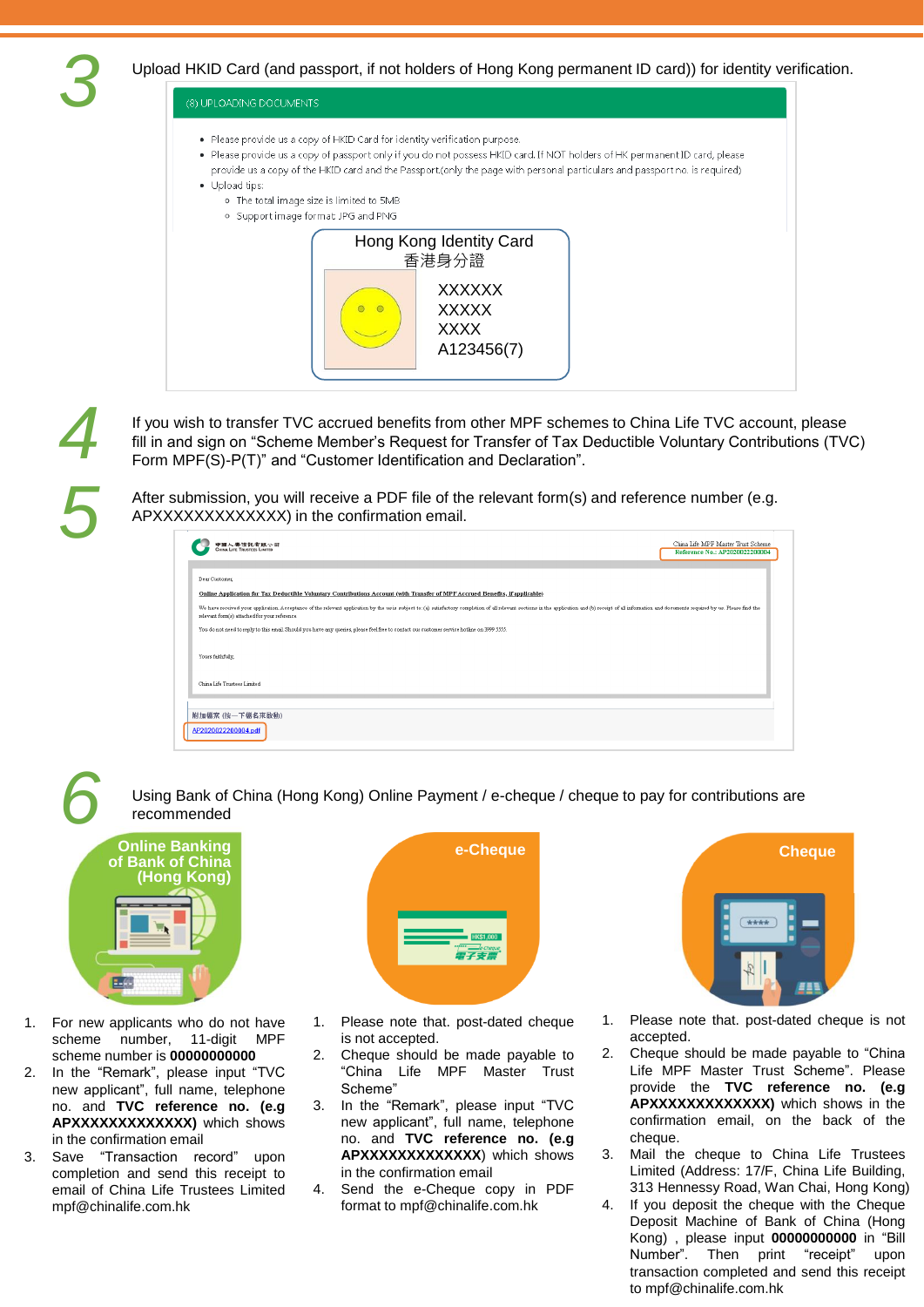#### China Life Trustees Won Two Offshore China Fund Awards Awards



 Mr. Yu Deben (middle), Principal-in-Charge of China Life Insurance (Overseas) Company Limited, mother company of China Life Trustees Limited, together with Mr. Thomas Tam (second right), General Manager of China Life Trustees Limited and Mr. Aaron Wu (second left), Deputy General Manager of China Life Trustees Limited received the awards.

With outstanding MPF performance, China Life Trustees Limited ("China Life Trustees") won first runner-up in the 2 categories "Best Total Return – Multi-asset allocation (3-Year and 5-Year)" of "Offshore China Fund Awards 2019", jointly organized by China Asset Management Association of Hong Kong (CAMAHK) and Bloomberg. It is also the only MPF product which attained award in this this year's ceremony. The awards prove the outstanding performance of China Life MPF in different periods and were well recognized by the industry.

"Offshore China Fund Awards" is an authoritative recognition. The award rankings were calculated using proprietary methodologies from data provided and compiled by Bloomberg, with the aims to recognize the asset managers' performance and contributions to China's offshore fund industry.

Source: CAMAHK's press release and Bloomberg's website

## China Life Trustees Attained Quamnet Outstanding Enterprise Award for the Sixth Time



▲ Mr. Aaron Wu (right), Deputy General Manager of China Life Trustees Limited, received the trophy from Prof. Terence Chong of The Chinese University of Hong Kong (left).

China Life Trustees received "Outstanding MPF Scheme" award for the sixth time in "Quamnet Outstanding Enterprise Awards 2019" (QOEA) organized by Quamnet, a professional financial website. The award is a recognition to China Life Trustees for our excellent MPF products and extended services on e-platform with continuous digital transformation.

The judging panel of QOEA is formed by the Quamnet editorial team, research team, and independent financial analysts. They have selected the most representative enterprises by eight categories, including excellent products and services, brand reputation, philosophy of operation, marketing strategies, sustainable development strategies, accomplishments, corporate social responsibility and unique business philosophy or development.

Source: website of QOEA 2019

Important Note: You should consider your own risk tolerance level and financial circumstances before making any investment choices. Investment involves risks. The value of constituent funds may go down as well as up. You should not invest based on this document alone. Before making any investment choices, please read the relevant principal brochure for details.